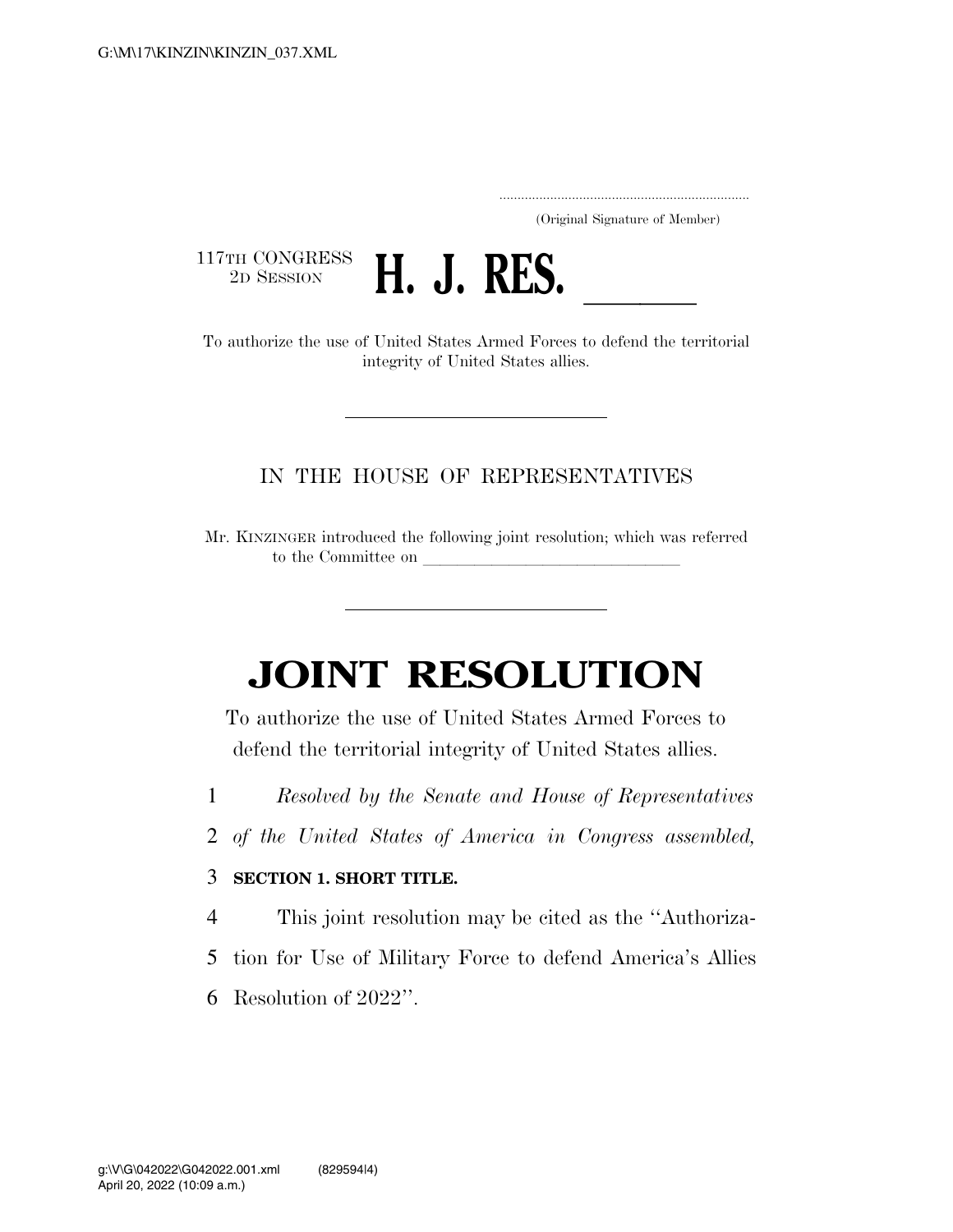$\mathfrak{D}$ 

# **SEC. 2. AUTHORIZATION FOR USE OF UNITED STATES ARMED FORCES.**

 (a) AUTHORIZATION.—Upon making a determination that the Russian Federation has used chemical, biological, or nuclear weapons in the territory of Ukraine, the Presi- dent is authorized to use the Armed Forces of the United States as the President determines to be necessary and appropriate in order to—

 (1) protect the national security interests of the United States with respect to Ukraine; and

 (2) assist in defending and restoring the terri-torial integrity of Ukraine.

 (b) PRESIDENTIAL DETERMINATION.—In connection with the exercise of the authority granted in subsection (a) to use force the President shall, prior to such exercise or as soon thereafter as may be feasible, but no later than 48 hours after exercising such authority, make available to the Speaker of the House of Representatives and the President pro tempore of the Senate the President's deter- mination that reliance by the United States on further diplomatic or other peaceful means alone either—

 (1) will not adequately protect the national se- curity interests of the United States with respect to Ukraine; or

 (2) is not likely to defend and restore the terri-torial integrity of Ukraine.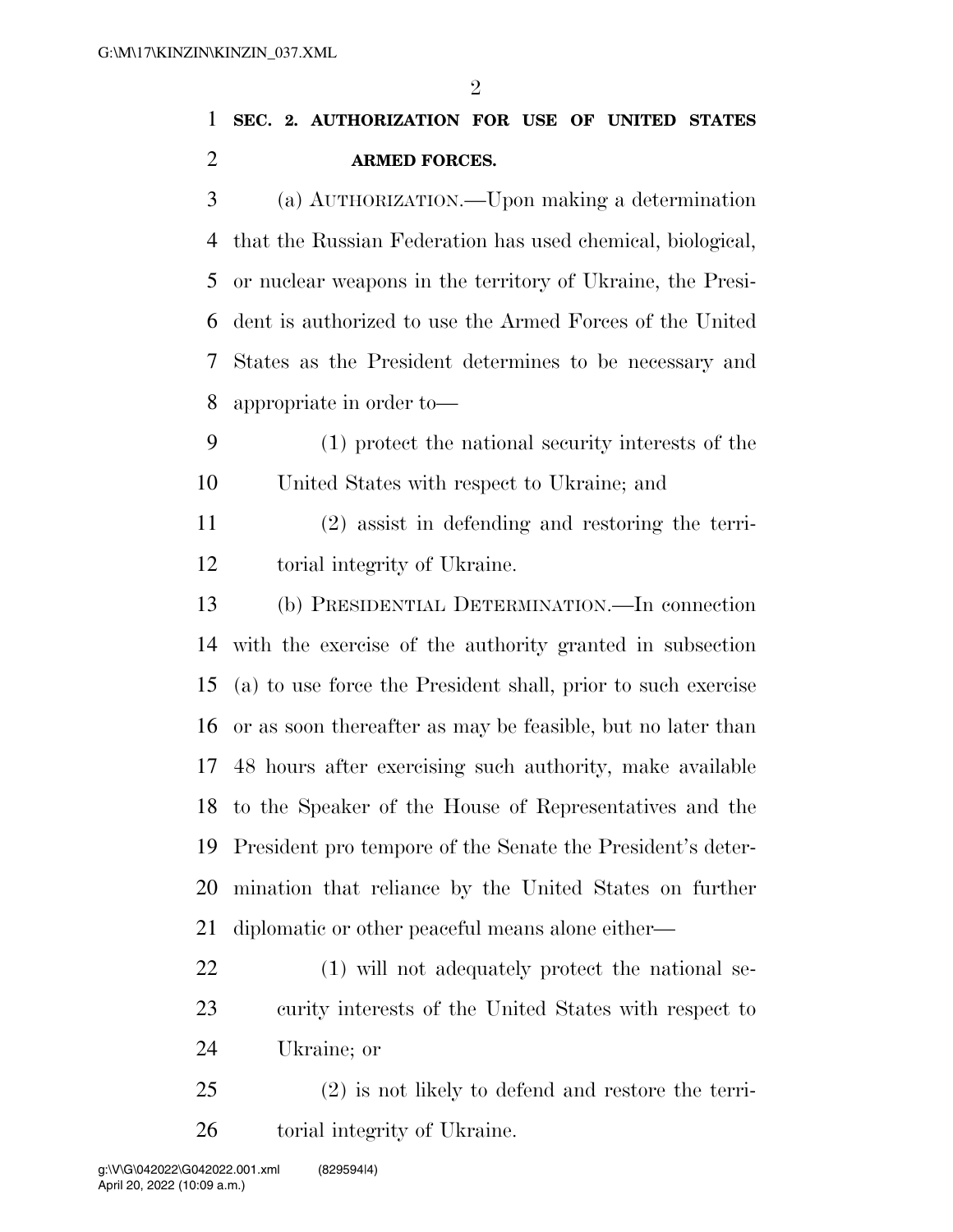(c) WAR POWERS RESOLUTION REQUIREMENTS.—

 (1) SPECIFIC STATUTORY AUTHORIZATION.— Consistent with section 8(a)(1) of the War Powers Resolution, the Congress declares that this section is intended to constitute specific statutory authoriza- tion within the meaning of section 5(b) of the War Powers Resolution.

8 (2) APPLICABILITY OF OTHER REQUIRE- MENTS.—Nothing in this joint resolution supersedes any requirement of the War Powers Resolution.

### **SEC. 3. REPORTS TO CONGRESS.**

 (a) REPORTS.—The President shall, at least once every 60 days, submit to the Congress a report on matters relevant to this joint resolution, including actions taken pursuant to the exercise of authority granted in section 3 and the status of planning for efforts that are expected to be required after such actions are completed.

 (b) SINGLE CONSOLIDATED REPORT.—To the extent that the submission of any report described in subsection (a) coincides with the submission of any other report on matters relevant to this joint resolution otherwise required to be submitted to Congress pursuant to the reporting re- quirements of the War Powers Resolution (Public Law 93–148), all such reports may be submitted as a single consolidated report to the Congress.